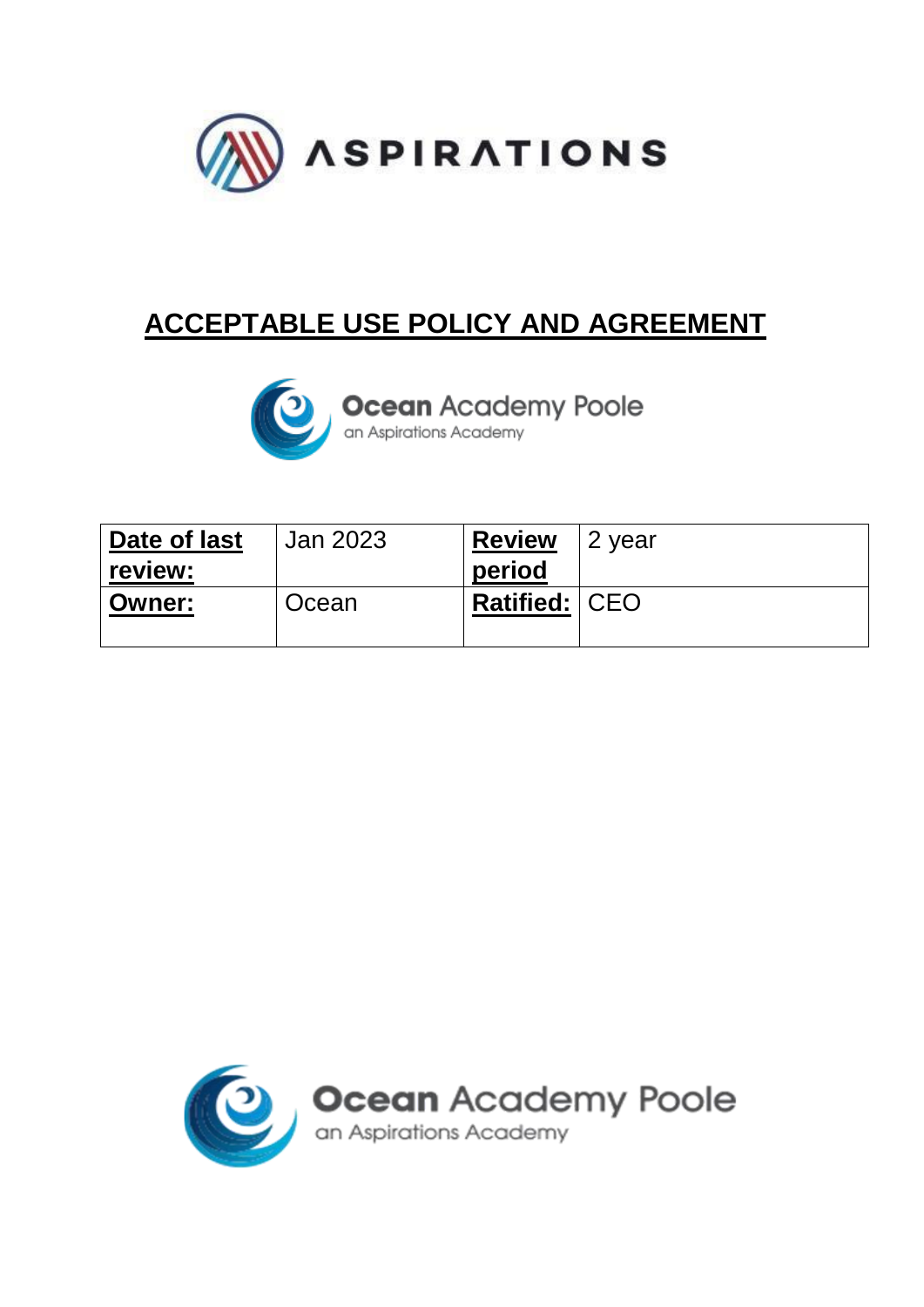# **Acceptable Use Policy and Agreement for Pupils**

The internet and other digital technologies are a rich source of information and an essential part of 21<sup>st</sup> century life for education, business and social interaction. Internet access is an entitlement for pupils who show a responsible and mature approach to its use. The school has a duty to provide students with quality internet access as part of their learning experience and we do this with the understanding that rules are clear and understood by all.

## **This Acceptable use Policy is intended to ensure that :**

- Young people will be responsible users and stay safe while using the internet and other digital technologies
- School systems and users are protected from accidental or deliberate misuse that could put the security of the systems and people using them at risk

## **Acceptable Use policy Agreement and Online Safety**

### **For My Own Safety:**

- I will use digital technologies and the internet in school for studying purposes.
- I understand that school will monitor my use of systems, devices and digital communications.
- When emailing, I will use my class or school email address.
- I will not share my username or passwords or try to use some other person's username or password. I should not write this information down or store it where it could be stolen or misused.
- I will only delete or open my own files.
- I will only open files from people known to me or people who my teachers have approved.
- I will make sure communication with other pupils and adults is polite and responsible.
- I will not send pupils or adults any content which is unpleasant. If I find something like this, I will report it to my teacher.
- I will not share personal details of myself online including my name, phone number, address, email, age, gender, educational details. I will not meet someone unless it is part of a school project and a responsible adult is present with me.
- I am responsible for my behaviour and follow the online safety rules within school.
- I will not upload images, sound, video or text content that could upset pupils, staff or others.
- I know that my use of IT can be checked and that my parents / carers can be contacted if a member of school staff is concerned about my Online Safety.
- If I see something online that makes me feel uncomfortable, I will inform my class teacher.
- If someone outside of school attempts to contact me, I will inform my class teacher.
- I will ensure that when using any online platform with others, I will be respectful and not put myself or others at risk.

### **I understand that everyone has equal rights to use technology and be respectful :**

● I understand that the school systems and devices are intended for educational use and that I will not use them for personal use.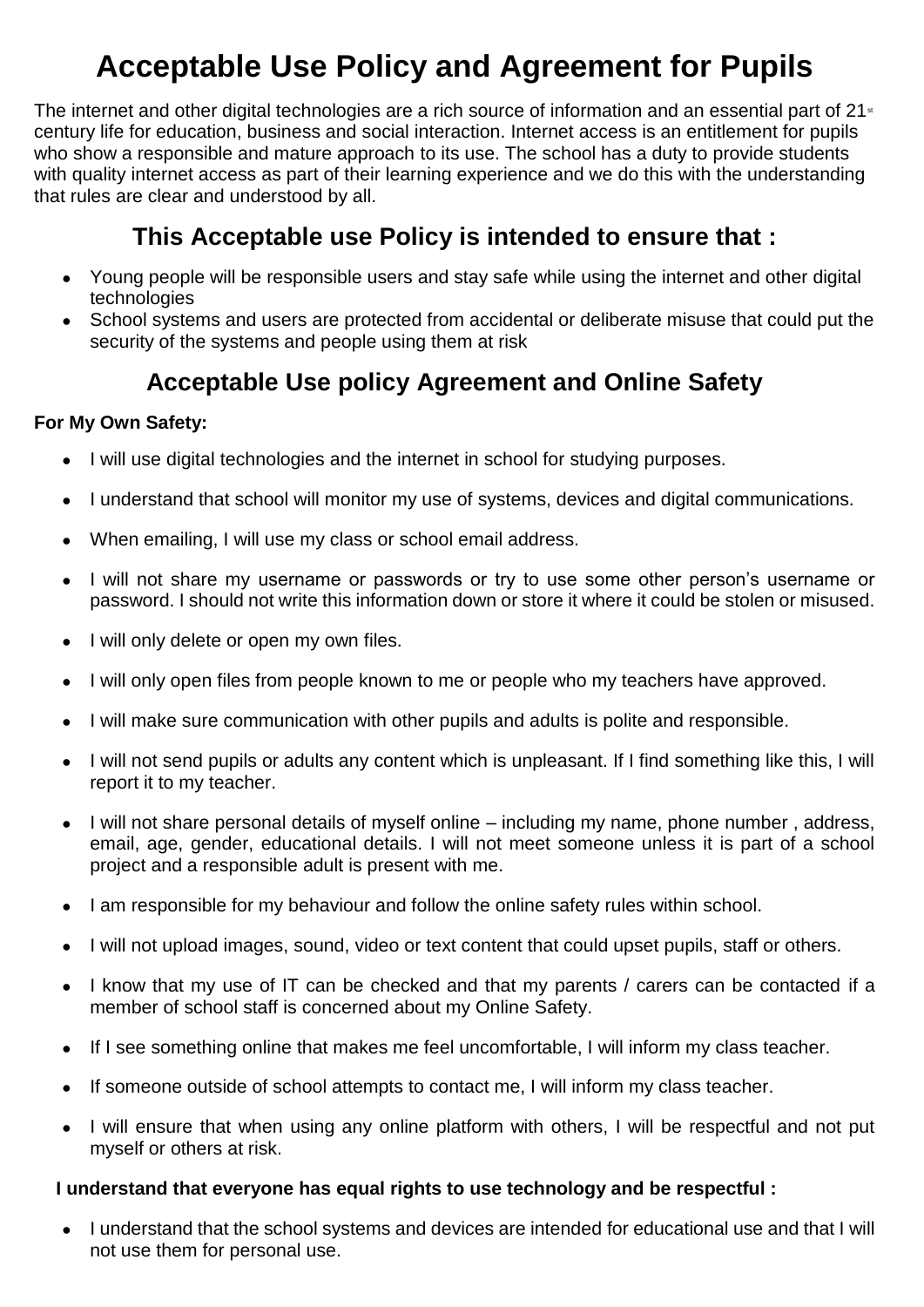- I will not use school systems for online gaming, shopping, YouTube etc. in a way that puts myself or others at risk.
- I will only use my own devices (mobile phone) to and from school and I will hand it to an adult when I arrive at school and take it home at the end of the day . I will not use other people's devices. I will not use my mobile phone in school unless I have permission to do so for emergency purposes.
- I will respect other's work and property and will not access, copy or remove files or equipment
- I will be polite and respectful when I communicate with others and not upload or send inappropriate texts, emails, photos etc. about others.
- I will immediately report any damage or faults with hardware or software.
- I will not try to alter school programmes or upload any programmes independent of those already stored on school devices, including materials protected by copyright.
- I understand that the school has the right to stop me from using the internet at school if I fail to follow the policy. This is also true if there are any cases of cyberbullying or inappropriate use of images.

Please complete the form attached to show that you and your child have read, understood and agree to the policy. If this form is not returned, your child will not be able to access school systems and devices.

## **Code of conduct for live stream / online lessons**

#### **All pupils must:**

- Be polite and respectful throughout the lesson.
- Be in a space where my adult can check on me easily.
- Be ready for lessons and login on time.
- Follow the rules outlined by the leading adult.
- Be appropriately and fully dressed in daytime clothes for the lesson.
- Let the adult in charge of the lesson or an adult at home know if you see anything that does not seem right.
- Not take any photos or screenshots while using Google classroom and understand that sharing photos or screenshots is very serious.
- Complete the work and tasks to the deadlines set by the adult in charge.
- Seek help if I need it and let someone know if I am unable to complete the work.

#### **All household members, including parents and carers must:**

- Make sure to have discussed the above points with their child before these lessons occur and that their child adheres to these rules.
- Make sure that an adult is nearby during lessons but ensure that they stay out of the camera shot and do not interrupt or interact with the lesson.
- Inform the school of any illness which would mean their child could not attend the lesson or complete the work.
- Seek help from the school if you or your child need it.
- Ensure that their child is contactable during the school day and ready to participate in the timetabled lessons.
- Be respectful when raising any questions or concerns to staff. These must not be raised through Google classroom. Please contact the school office.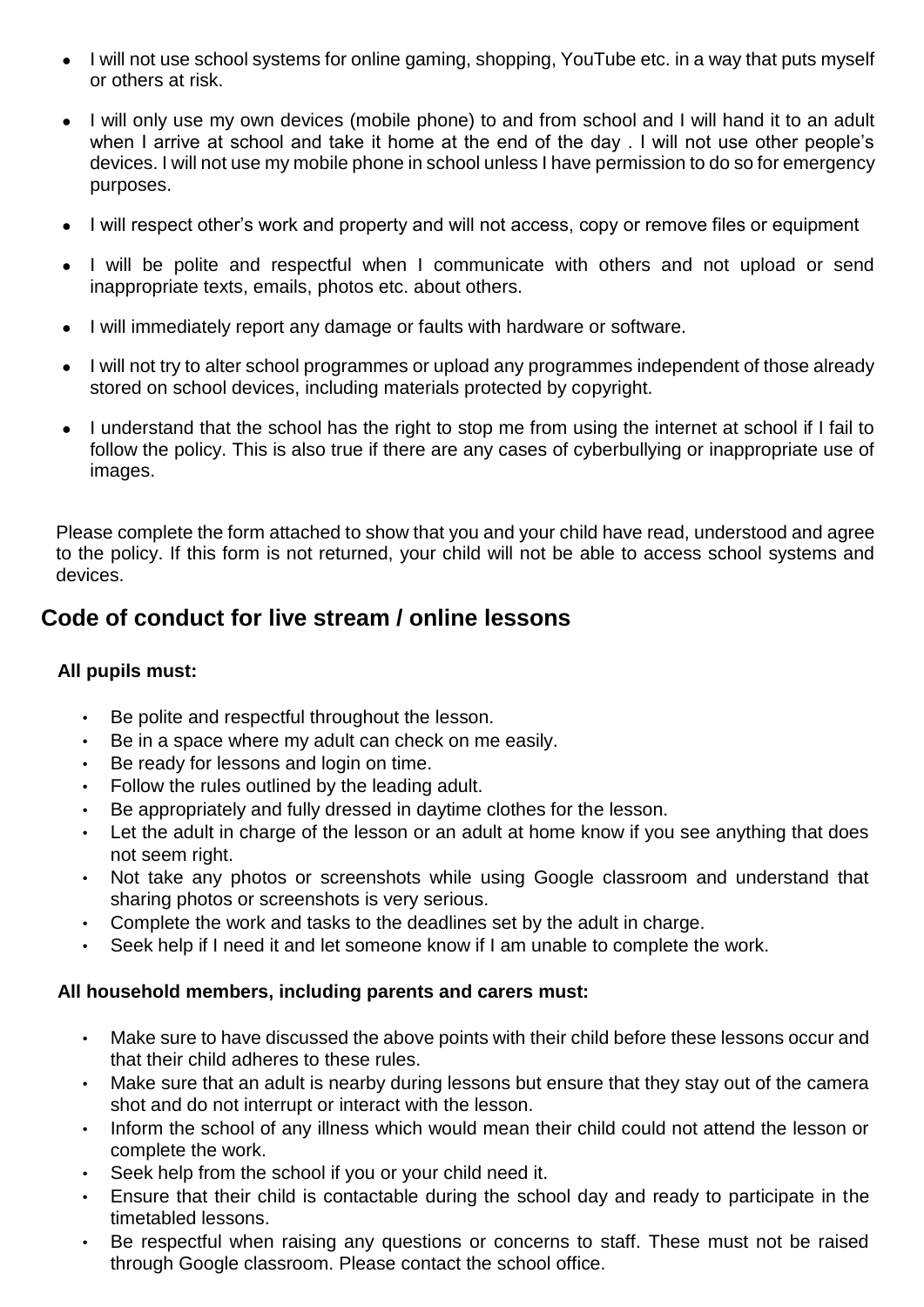- Be mindful that other children may see or hear anything that is going on in your home. Please ensure that your child is within a secure and quiet environment. Please ensure that your child has muted their device at the start of the lessons.
- Make the school aware of any technical issues that may be a barrier to your child joining lessons.
- Understand and agree that, if the teacher hosting the meeting feels uncomfortable or that a child's safety is at risk at any point, the meeting will be ended immediately for all pupils.
- Inform the school if they do not wish for their child to join the live lesson.

NB: All Google live lessons will be recorded by the school to keep everyone safe.

Please complete the form attached to show that you and your child have read, understood and agree to the policy. If this form is not returned, your child will not be able to access school systems and devices or participate in any live learning lessons.

If you have any questions regarding safety or IT use, please contact the school office.

The Ocean Academy Online Safety lead is Mr J Lee.



Dear Parent / Carer

This form relates to the *Acceptable Use Policy and Agreement for Pupils* which is attached. Please complete the sections below to show that (with your child) you have both read, understood and agree to the rules and statements included. If you do not sign this agreement, access will not be granted access to the school's systems and devices or have access to the online learning platforms.

The blended learning policy, Online Safety Policy and home-learning policy can all be found on the school website.

Thank you